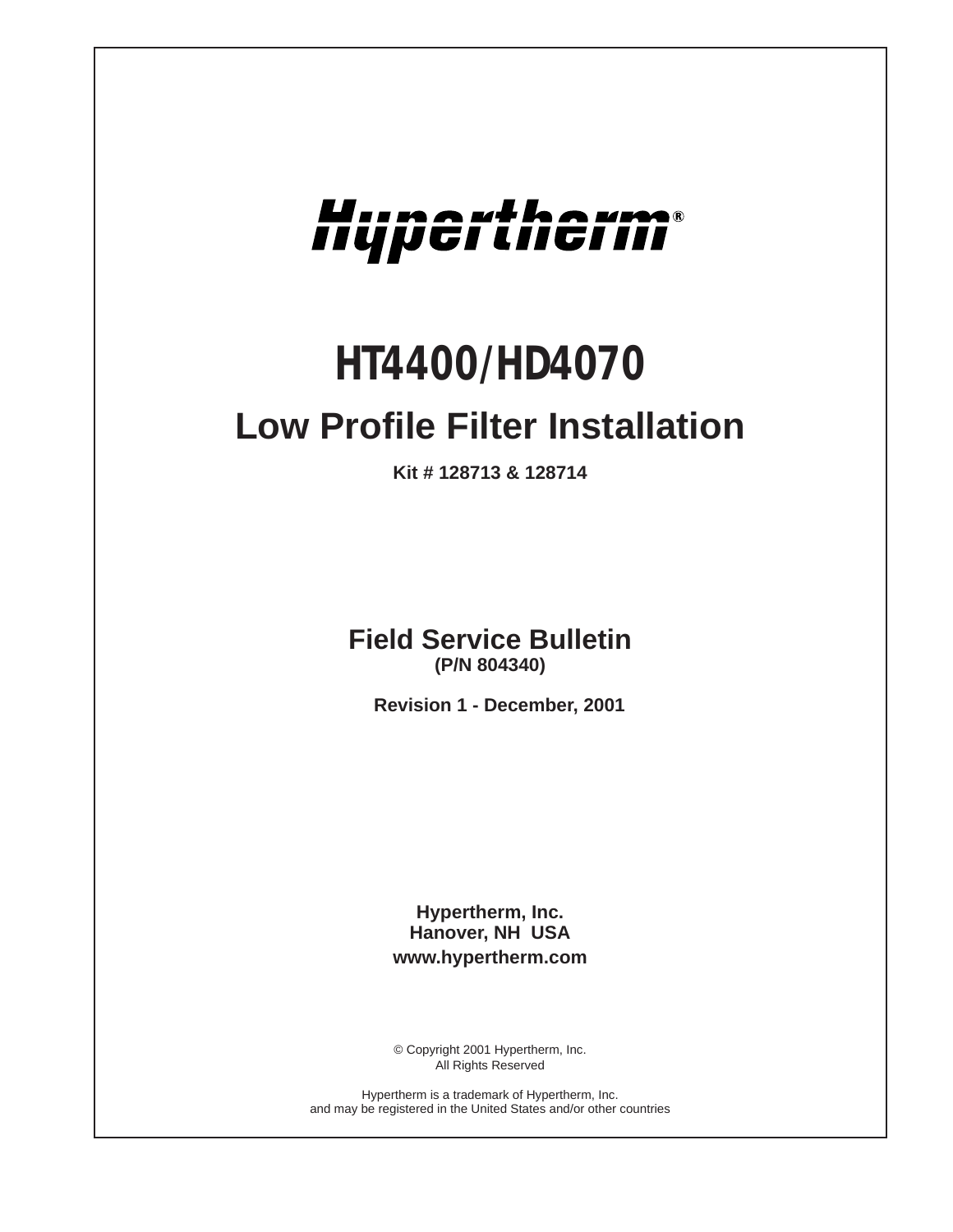

### **Introduction**

#### **Purpose**

Describes necessary steps to install a filter to the cooling system that helps protect the pump and solenoid valves.

#### **Kit # 128713 Contents (HT4400)**

| <b>Part Number</b> | <b>Description</b>                   | Qty |
|--------------------|--------------------------------------|-----|
| 015029             | 1/2" NPT x #8, male, brass adapter   |     |
| 015627             | $1/2"$ x $1/2"$ , brass nipple       |     |
| 027926             | 1/2" NPT low profile filter assembly |     |

#### **Kit # 128714 Contents (HD4070)**

| <b>Part Number</b> | <b>Description</b>                           | Qtv |
|--------------------|----------------------------------------------|-----|
| 015027             | 1/2" NPT x #8, male, 90 degree brass adapter |     |
| 015513             | $1/2"$ x 3", brass nipple                    |     |
| 024724             | Hose assembly: 1/2" blue #8 14" length       |     |
| 027926             | 1/2" NPT low profile filter assembly         |     |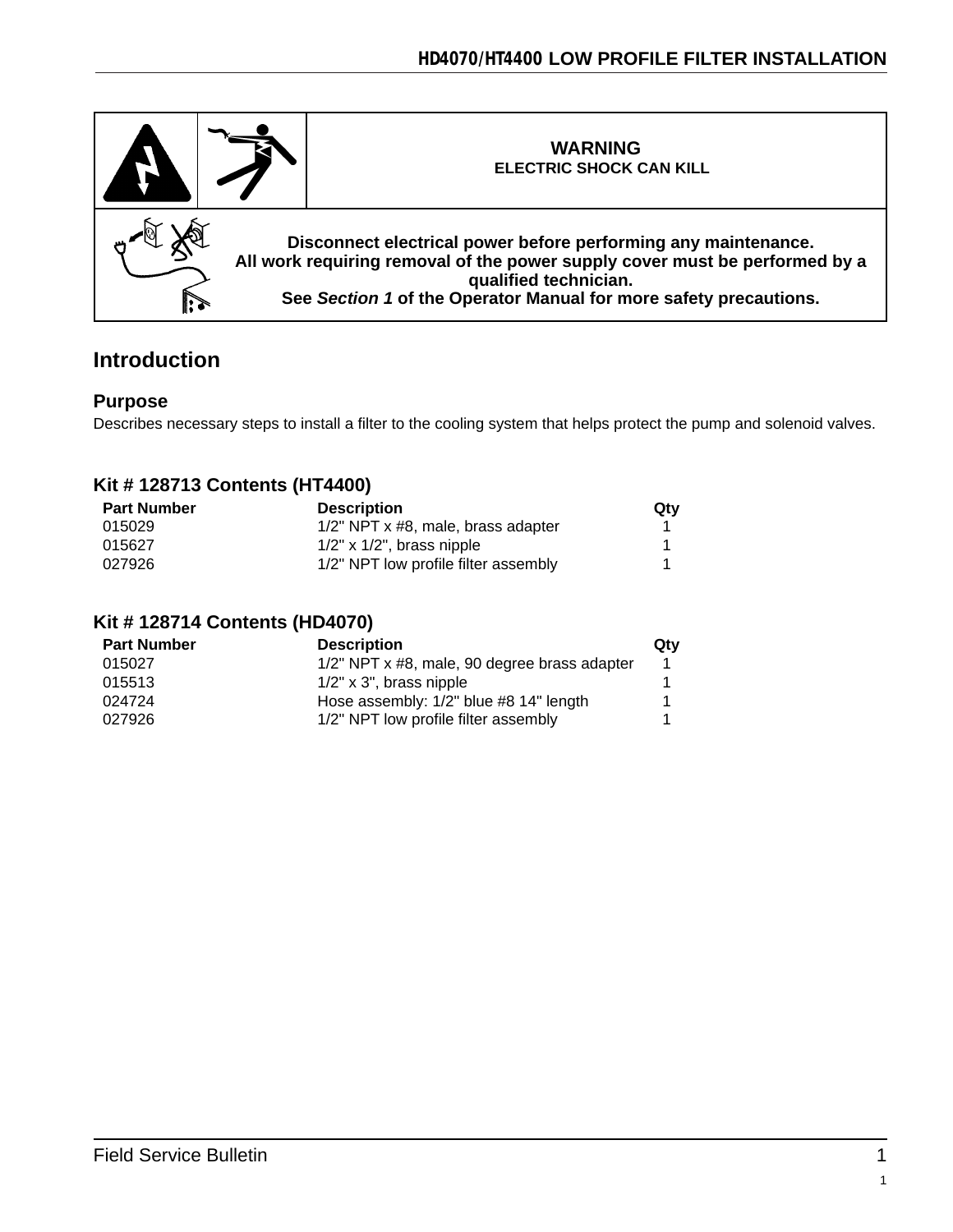# **HT4400 Installation Instructions**

- - Turn all power to the system OFF.
- Drain coolant. See instruction manual (803580) for detailed instruction.
- Disconnect hose at radiator outlet.
- Remove 1/2" male fitting from radiator outlet.



- Apply thread sealer (do not use tape) to one end of the 1/2" x 1/2" male nipple (P/N 015627) and thread into the radiator outlet.
- Apply thread sealer (do not use tape) to the other end of the nipple and screw filter assembly on until hand tight (filter bowl should be aligned as shown above).
- Apply thread sealer (do not use tape) to the filter outlet adapter (P/N 015029) and screw into filter outlet.
- $(8)$  Connect hose to the adapter.
- Refill system with coolant. See instruction manual for detailed instruction.